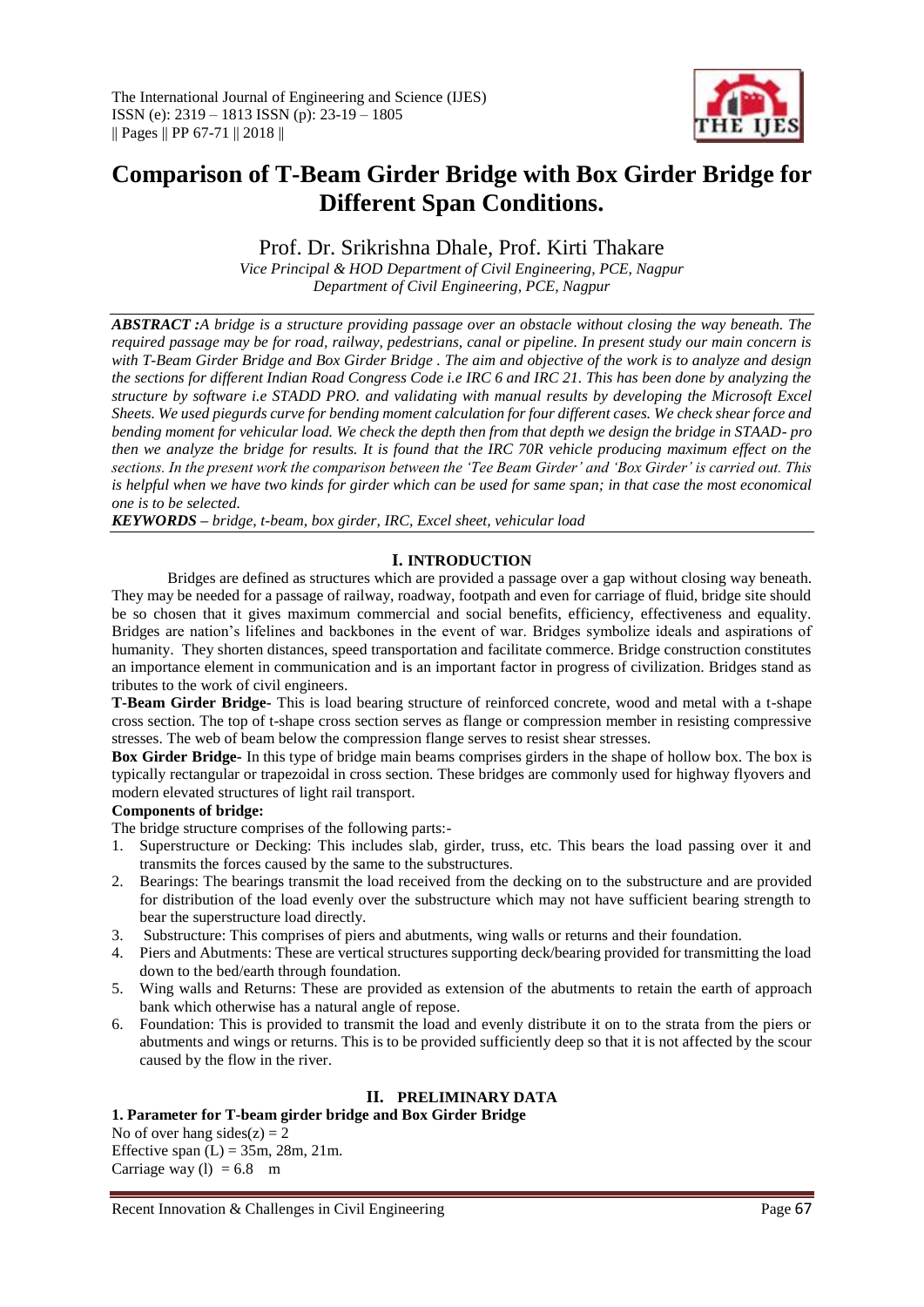Thickness of wearing coat  $(T) = 0.08$  m Kerb width  $(kb) = 0.5$  m Parapet height  $(t) = 1.2$  m Overhang beam  $(obj) = 1.5 \text{ m}$ Number of longitudinal girder  $(n) = 3$  no's Total width of bridge  $(B) = 8$  m Distance between longitudinal girder =  $(TL-2*ob)/(n-1) = 2.5 m$ Cross girder spacing  $(cg) = 3.5$  m No. of cross girder =  $(L/3.5) = 10$  no's  $Say = 10$  no's

#### **2. Preliminary dimensions**

Thickness of kerb  $= 0.3$  m Thickness of deck slab for interior panel  $= 0.25$ m Thickness of cantilever portion of deck  $slab = 0.4$  m Clear cover  $= 60$ mm Thickness of free portion of deck  $slab = 0.18$  m Width of longitudinal girder  $= 0.4$  m Depth of longitudinal beam  $= 1.2$  m Reinforcements Main bar diameter  $= 12$  mm

#### **3. Cross girder**

Width  $= 0.3$  m Depth  $= 0.8$  m

#### **4. Material constant IRC -21(Table 9, Pg-18)**

Grade of concrete  $= M 60$ <br>Grade of steel  $= F$ e 500 Grade of steel Modulus of elasticity =  $37000$  N/mm2 Compressive stress = 15N/mm2 Flexural compressive stress = 20N/mm2 Modular ratio  $= 10$ 

#### **III. FIGURES AND TABLES**





## **Fig1. Box girder bridge Fig2. T-beam girder bridge**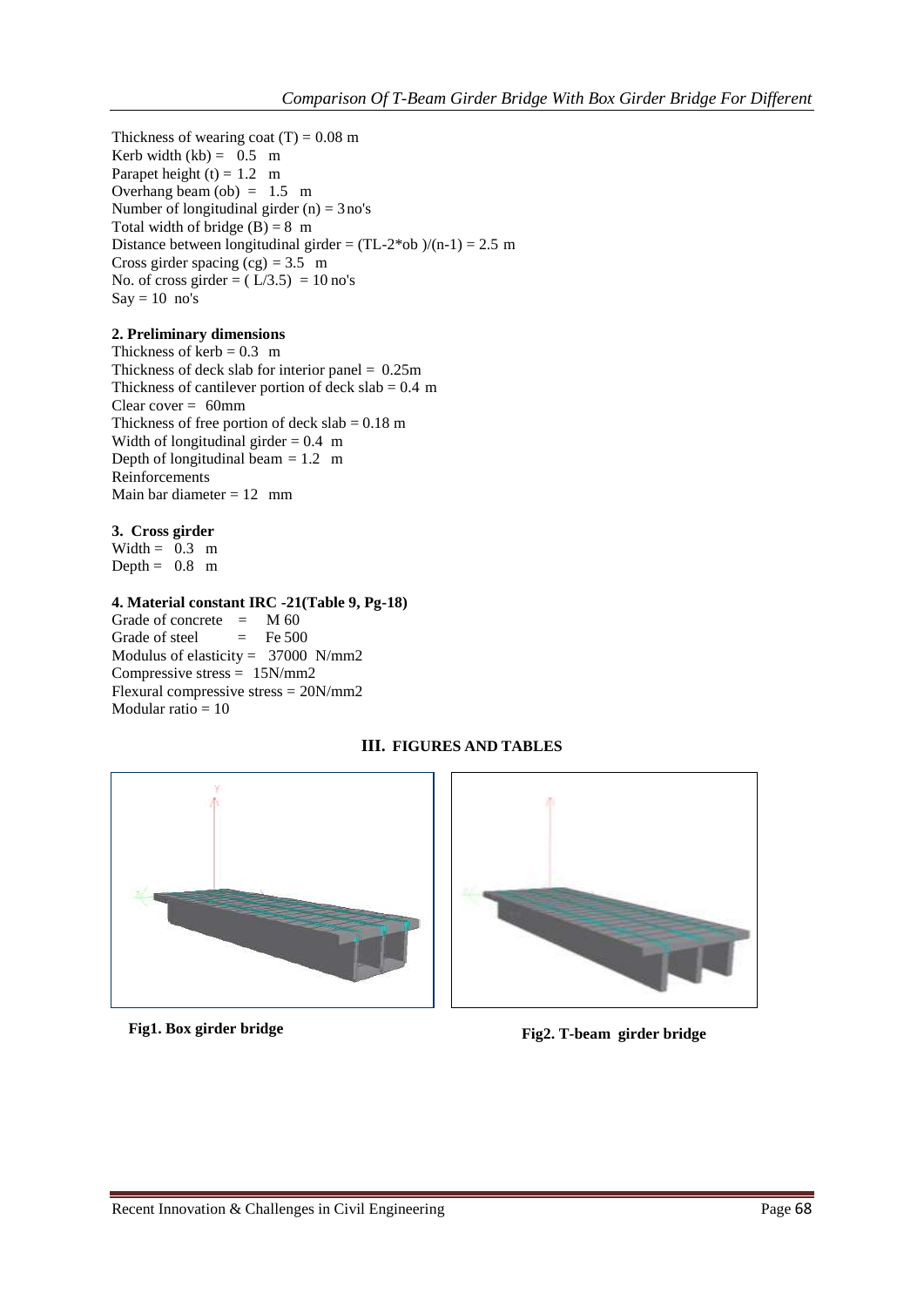

**Fig3. Load on girder due to 70R loading**

#### **IV. RESULT**

The results of plain stresses, Maximum displacement, principle stress, bending moment, shear force are below **1. Results of plain stress**

| Plain Stress N/mm <sup>2</sup> |                      |                          |
|--------------------------------|----------------------|--------------------------|
| Span(m)                        | T-Beam<br>$(N/mm^2)$ | Box girder<br>$(N/mm^2)$ |
| 35                             | 0.293                | 0.508                    |
| 28                             | 0.237                | 0.452                    |
| 21                             | 0.223                | 0.422                    |

٦



#### **2. Maximum displacement**

| Maximum displacement |                |                    |  |
|----------------------|----------------|--------------------|--|
| Span<br>(m)          | T-Beam<br>(mm) | Box girder<br>(mm) |  |
| 35                   | 13.964         | 10.576             |  |
| 28                   | 11.811         | 6.779              |  |
| 21                   | 11.629         | 5.064              |  |



#### **3. Results of principle stresses**

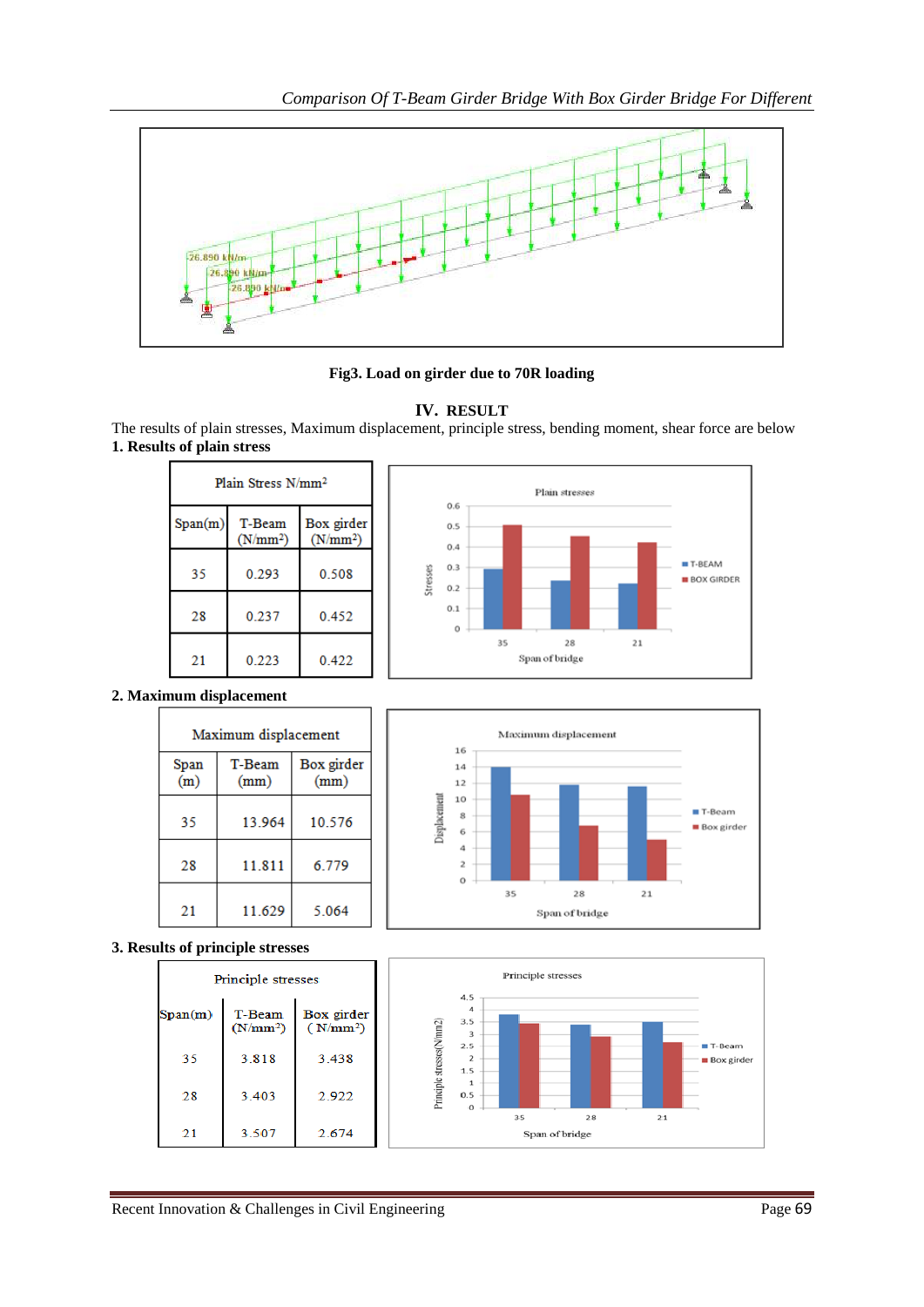#### Bending moment **Bending Moment** 16000 14000 T-beam Box girder Bending moment(kN-m) Span 12000  $(kN-m)$  $(kN-m)$ 10000 T-Beam 8000 35 13766.97 9141.523 **Box** girder 6000 4000 28 6249.859 4655 2000  $\Omega$  $\overline{1}$  $\overline{a}$  $\overline{3}$ 21 3140.981 2618.438 Span of bridge

#### **4. Results of Bending moment**

#### **5. Results of shear force**





**Fig4. BM on girder due to 70R loading**

#### **V. CONCLUSION**

In view of achieving the aim and objectives of this project the detailed design of two types of deck is carried out in excel sheets and the comparative statement is given as per the results obtained.

- Box girder is found to be good for large span as compare to T-beam bridge.
- Principle stresses are more in T-beam girder bridge than box girder bridge.
- Plain stresses of box girder bridge is increases due to less span.
- Maximum displacement of T-beam bridge is more for large span.
- Bending moment are more in T-beam girder bridge than box girder bridge.
- Shear force results are more in T-beam girder bridge than box girder bridge.